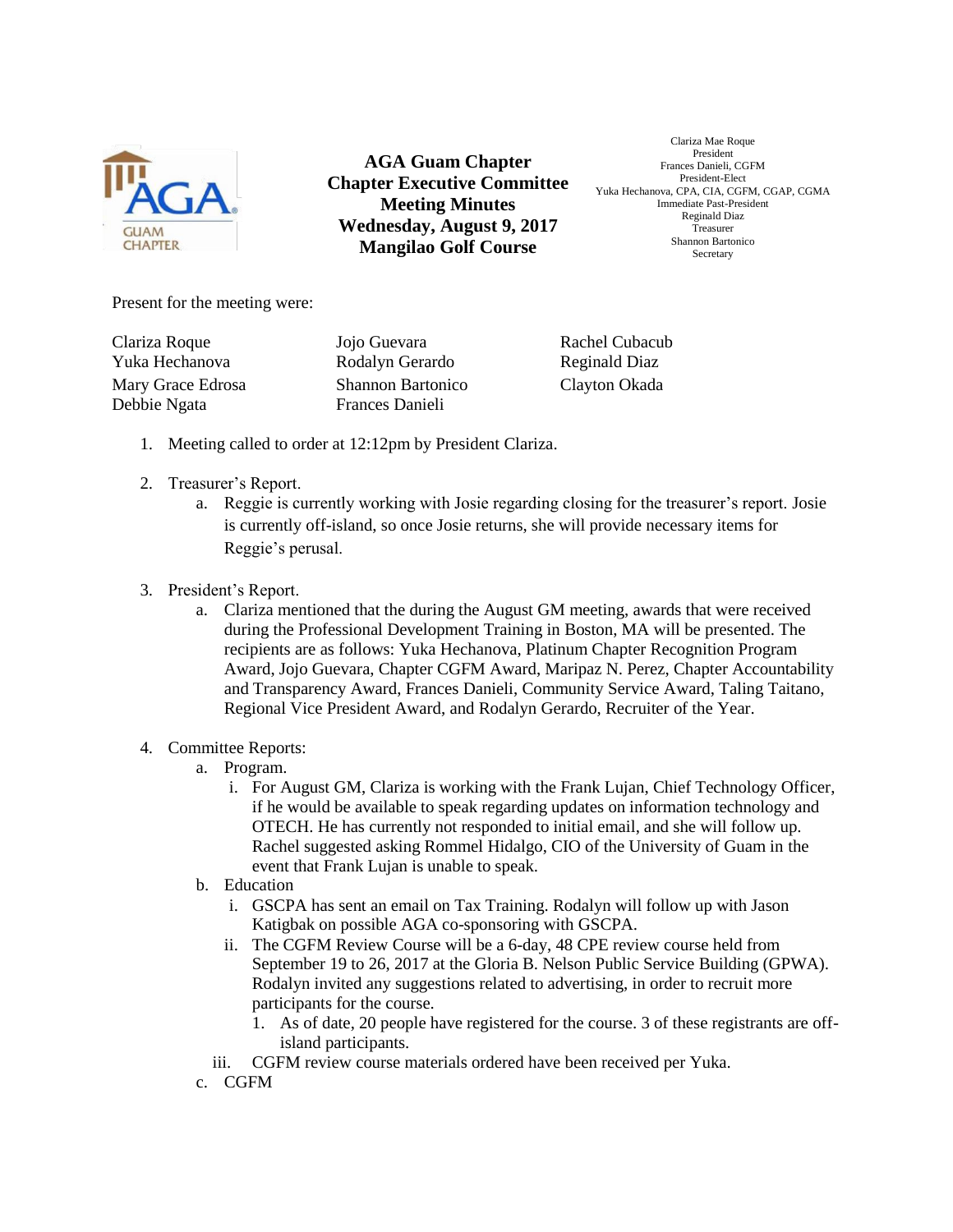- i. Regarding the CGFM Review Course, AGA's target is currently at maximum capacity, or 35 participants. Marketing is a must for any other possible attendees in order to reach that goal. Also, September 1 is the deadline for any application submissions, refunds, or changes.
- ii. Jojo asked if we would be able to start issuing the CGFM materials to members who have requested for it. An acknowledge receipt will be prepared for any materials returned in order to keep track of who may have the materials.
- iii. Maripaz spoke about the CGFM mentorship program. The expectation is that a CGFM certified individual is to be paired with a potential candidate to check up and encourage them.
	- 1. Maripaz noted that she will also be meeting with Senator Louise Muna Barnes, along with Cora, Jojo, and Clariza regarding incentive pay. This incentive pay will include all government agencies.
- d. Membership
	- i. Rodalyn suggested bringing in competition to bring in most members. This was an agenda brought up 2 years ago by Jason Katigbak, and would be a good incentive to motivate members.
	- ii. Suggestions to encourage early careers and student membership are welcomed.
- e. Young Professionals
	- i. Rachel is currently working with the Fall 2017 JAS President, Clayton Okada, for any suggestions and ideas for the budget.
		- 1. Rachel inquired if she was able to reformat the program, in order to provide a way for more professional development. Clariza said this is okay.
		- 2. Clayton noted that students want more opportunities to prepare for postgraduation in the workforce. Such suggestions noted include workshops for resume building, interview refining, and possibly volunteer work for the PDT in order to network with professionals.
	- ii. Clayton noted that for the Dean Speaker Series, there have not been any accounting related speakers to represent JAS. Rachel is working with Clayton in order to provide a possible speaker for this series.
- f. Scholarship
	- i. AGA is accepting nominations for the John M. Phillips Award. The deadline to submit any nominations has been extended to August 30, 2017.
- g. Community Service
	- i. Upcoming community service events include the  $23<sup>rd</sup>$  Annual Guam International Coastal Clean-up on September 16th. AGA's service location will be stationed at the Adelup Shore.
	- ii. Frances will create a timeline for possible future volunteer service efforts.
- h. Website & Newsletter
	- i. Yuka asked if the quarterly newsletter will include June. Clariza noted that June will be included.
	- ii. The website is currently transitioning into the AGA national format.
- 5. Other Matters:
	- a. Clariza suggested that SOPs for all committees and positions should be created, in order to ensure a smooth transition for the upcoming officer and committee-elects. A survey will also be created and sent to members in order to determine their expectations as a member of AGA.
	- b. Per Debbie, EY will volunteer to audit AGA's financials. They will prepare the SOW, with a deadline of September 30, 2017. The unaudited financials will be due for publishing on August 15, 2017.